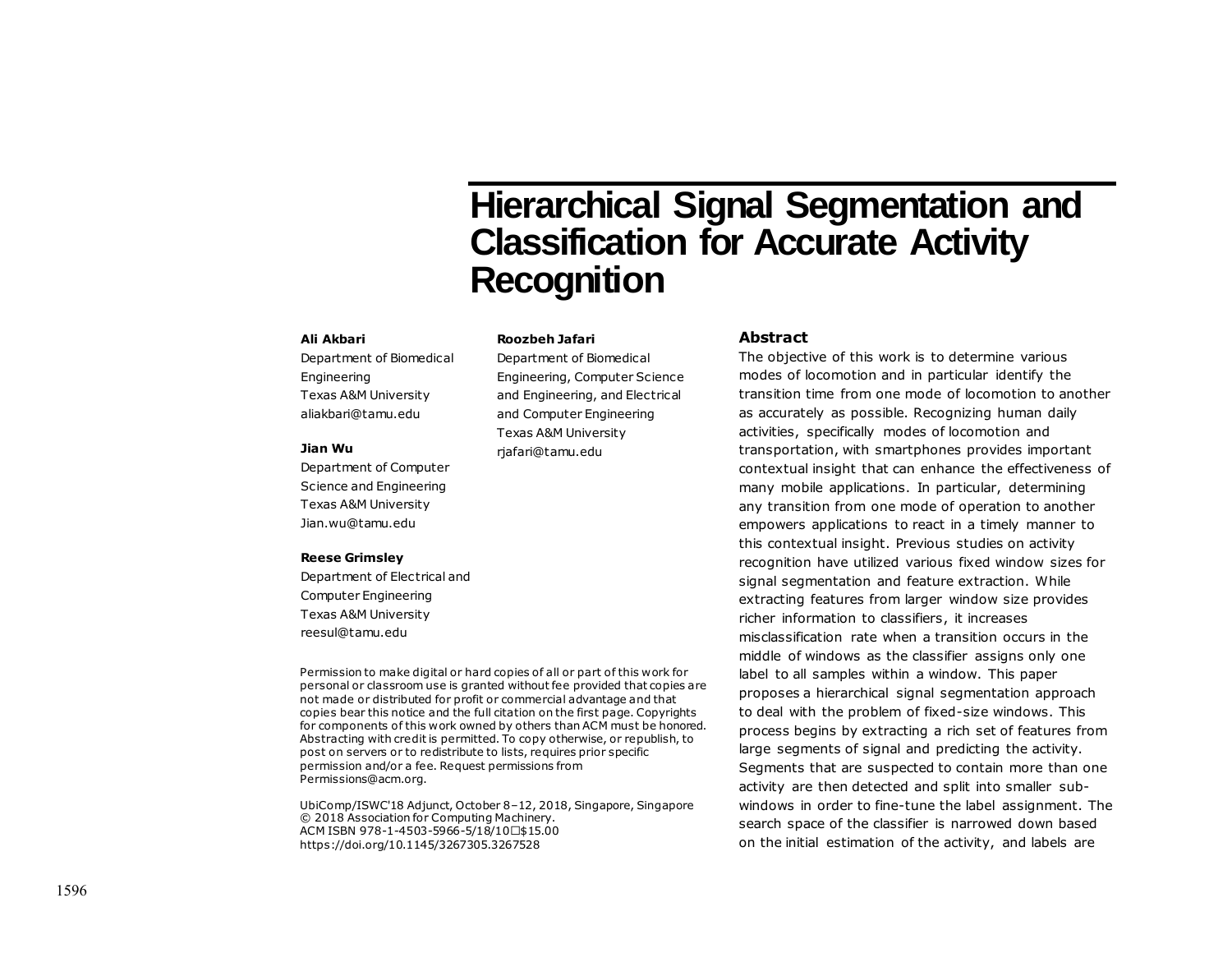assigned to each sub-window. Experimental results show that the proposed method improves the F1-score by 2% compared to using fixed windows for data segmentation. The paper presents the techniques employed in our team's (The Drifters) submission to the SHL recognition challenge.

#### **Author Keywords**

Activity recognition; modes of locomotion; motion sensors; deep neural network; adaptive segmentation

# **ACM Classification Keywords**

• Human-centered computing~Ubiquitous and mobile computing • Computing methodologies~Supervised learning

# **Introduction**

Recognizing daily human activities, specifically detecting modes of locomotion and transportation and identifying the transition time from one mode to another, with motion sensors is gaining a bold traction for mobile computing. Many critical applications, such as human-computer interaction, medical services, and context-aware services depend on accurate recognition of modes of locomotion and transportation. In addition, detecting transitions from one mode to another as accurately as possible can empower applications to react in a timely manner. For accurate detection of those human activities and identification of the transition between them, appropriate data segmentation and feature extraction is a crucial step.

Activity recognition algorithms usually segment the sensor signals into fixed-size windows for the successive features extraction and classification, and they assign a single label to all samples within a window [1]. Various fixed window sizes have been utilized for signal segmentation targeting specific

activities. An optimum window size depends on the characteristics of activity signals. Intuitively, splitting the whole data into large windows can potentially improve the performance of activity recognition compared to shorter ones as larger windows may include richer information about the activity signal. However, it increases misclassification when signals of two different activities fall into a single window because the classifier assigns only one label to the whole window; this happens at the moment of transition between the activities. Contrary to this, using small window size improves the ability to track the transitions quickly, but it might cause more misclassification, as some critical patterns may not be captured by short windows [2]. Considering this tradeoff, researchers usually determine the best window size by empirical methods and then keep it fixed through their analysis.

To deal with the challenges above, we propose a hierarchical framework to incorporate multiple window sizes for recognizing modes of locomotion and transportation and detecting the transition time from one mode to another as accurately as possible by using a smartphone. We first propose a set of discriminative features to distinguish between modes of locomotion including walk, run, bike, car, bus, train, subway, and still. The feature set includes 1) orientationindependent features, 2) generic time domain features suitable to detecting simple modes of locomotion, such as walking, that have a clear pattern of the signal, and 3) specific frequency domain features to distinguish between challenging modes of motorized transportation that do not have a clear and distinct pattern of the signal in the time domain. A hierarchical approach is utilized to incorporate different window sizes for feature extraction and classification in order to benefit from their strengths. Large window sizes allow more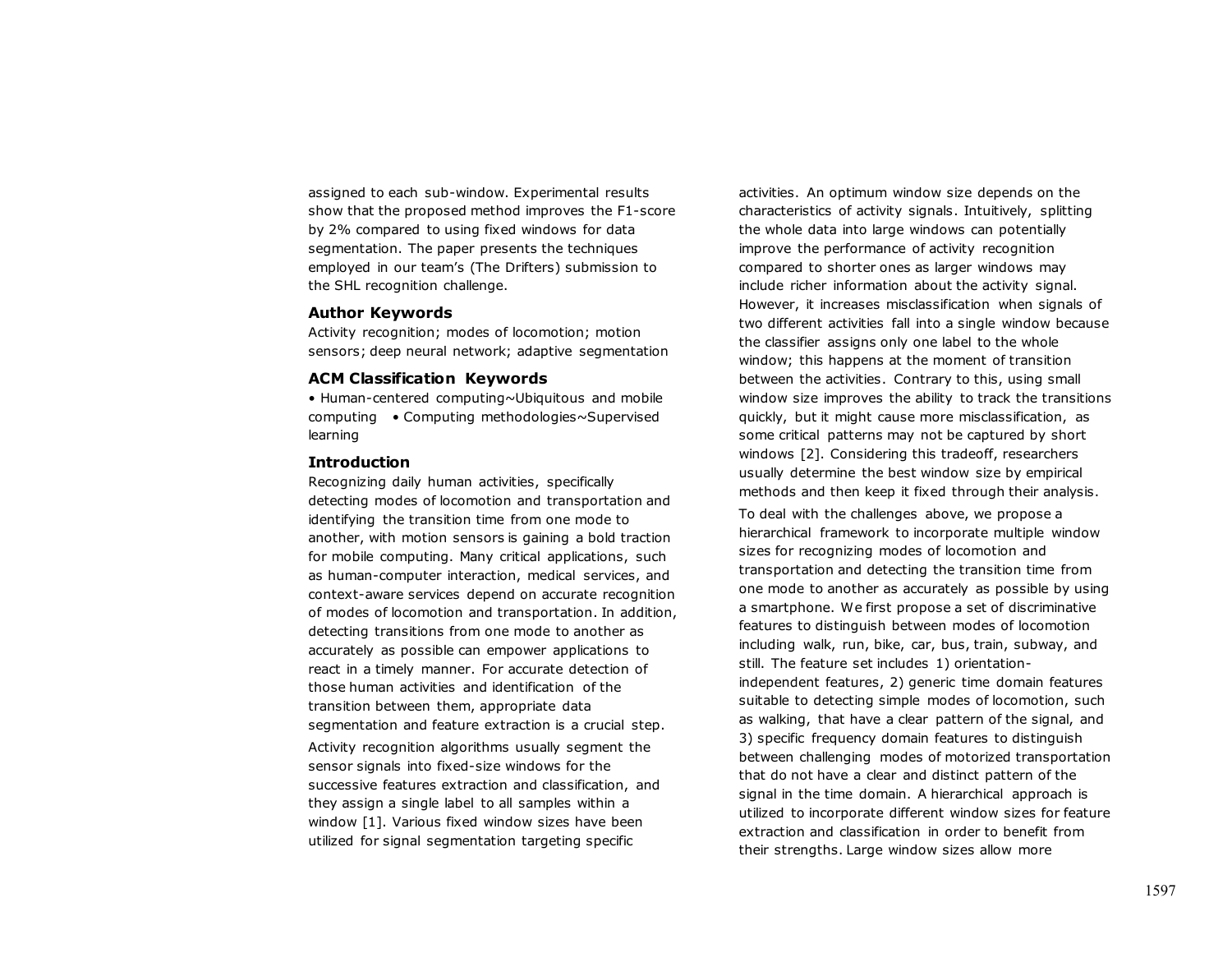informative features to be extracted whereas small window size s allow the transition between activities to be captured more precisely. The process begins by using a large segment of the data and recognizing the target class label using a primary classifier; then in the case that a transition is suspected, each segment is divided into smaller sub -windows, and the label is detected for each sub -window by another classifier. The classifier that runs on the sub -windows looks for a limited number of classes based on the decision made by the primary classifier. The experimental results show that this technique improves the performance of the system compared to using a single fixed window size for data segmentation.

# **Background**

Detecting modes of locomotion and transportation can be considered as a particular case of activity recognition, which is a widely studied field within the wearable and ubiquitous computing communities [3]. Typical locomotion modes include different pedestrian modalities such as walking or running, non -motorized transportation, such as biking, and motorized transportation, such as bus, train or car [4]. Locomotion detection via smartphone sensors has been increasingly explored as they provide an excellent sensing platform for detecting motions ubiquitously and unobtrusively. Accelerometers are the most widely used sensor modality for detecting modes of locomotion.

A number of researchers used accelerometers for detecting different pedestrian and non -motorized locomotion types, such as walking, running or biking [5, 6]. A novel accelerometer -based technique was presented for accurate and fine -grained detection of transportation modes using smartphones [4]. The authors improved the algorithm for estimating the

gravity component of accelerometer measurements and presented a novel set of accelerometer features that can capture essential characteristics of vehicular movement patterns. To segment the sensors data, they used a sliding window with duration of 1.2 seconds. They stated that the length of the window was selected to ensure the system can rapidly detect changes in the transportation behavior of the user. However, using such a small window, they got low accuracy in distinguishing between bus, train, metro, and tram. To overcome the issue with fixed window size, researchers have proposed adaptive sliding window segmentation techniques [1]. This paper presented a novel approach to activity signal segmentation for recognizing human activities. In this study, the window size was adaptively adjusted to achieve the most effective segmentation based on the probability that the signal belongs to a particular activity class. In addition, an activity transition diagram was developed to validate the activity transition and improve recognition accuracy. They started with 3 -second windows, and if they detected that a window contains a transitional activity, they expanded the window size until getting the most confident decision from the classifier. They measured the confidence of the classifier based on the likelihood that a signal belongs to a particular activity. In another study, an adaptive time window method was proposed to extract features from quasi -periodic signals for activity recognition [ 7]. They detect changes in activity and take the beginning and end time as segmentation boundaries. However, their technique worked only for signals that have periodic patterns, such as walking.

# **SHL dataset and task description**

This paper presents the techniques employed in our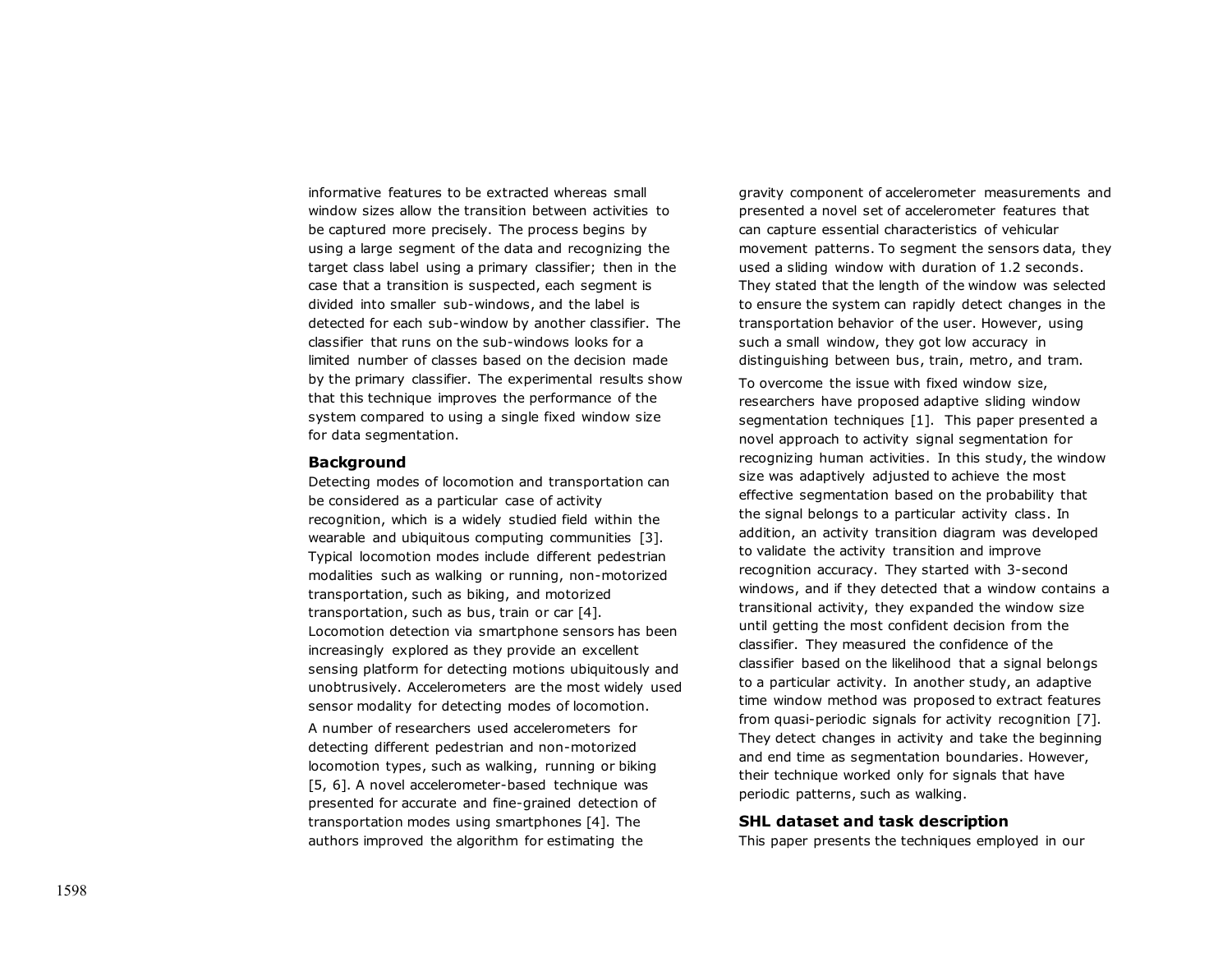

**Figure 1**: Workflow of the proposed method

team's (The Drifters) submission to the Sussex-Huawei Locomotion-Transportation (SHL) recognition challenge at the HASCA Workshop at Ubicomp 2018. The goal of this challenge is to recognize eight modes of locomotion and transportation activities from the inertial sensors' data of a smartphone. The activities that must be recognized are still, walk, run, bike, car, bus, train, subway. The SHL dataset used for this challenge comprises 271 hours of training data and 95 hours of test data [8]. The data is recorded by a Huawei Mate 9 smartphone attached to the right front pocket of a single participant in 4 months. The orientation of the smartphone is not necessarily fixed. The participant performed the activities on a daily basis (approximately 5-8 hours per day) with the phone logging the sensors data. The data include readings from 3D accelerometer, gyroscope, magnetometer, and ambient pressure sensor as well as linear acceleration, gravity, and orientation (represented in quaternion form). Data is collected from all sensors at the frequency of 100 Hz. All data samples are labeled. For both training and testing dataset, the whole data is segmented with a non-overlapped sliding window of 1-minute length. After segmentation, the order of the frames are randomly permuted, so there is no temporal dependency among the frames. The average F1-score over all the activities is used to evaluate models.

# **Method**

Figure 1 shows our proposed framework for recognizing modes of locomotion and transportation and identifying the transition time between them in this study. We start by segmenting the sensors data into relatively large fixed windows, extracting features, and estimating one out of the eight labels for each window (*i.e.* coarse-grained classification). If a transition from

one activity to another one is guessed within a window, we divide the initial window into smaller sub-windows and use a limited version of the classifier to fine-tune the labels for the samples inside that window. Finally, a label arbitrator module modifies the labels that are estimated by the classifiers by taking into account the logical order of the activities (*i.e.* fine-grained classification).

# *Feature Extraction*

To recognize human activities, signal segmentation is a crucial stage because it has a direct impact on the quality of feature extraction and classification accuracy [9]. Windowing approaches are typically used for segmentation. In this approach, a classifier assigns one label to all the samples inside a single window. The optimal window size varies depending on the characteristics of activity signals. Generally, smaller window size allows for faster activity detection and reduces required resources and energy; however, using smaller window size may lead to missing vital information about an activity, especially in case of complex activities such as modes of transportation. Thus, large windows are normally considered for the recognition of complex activities. However, by using a large window size, within a single window, we may capture a signal that belongs to more than one activity. Since the classifier assigns only one label to all samples of the window, this leads to a drop in accuracy.

To find the best window size to start recognizing modes of locomotion and transportation, we extract features from different window sizes and compare the accuracies of the classifiers trained on them as shown in Table 1. It can be seen in Table 1 that 30-second window gives the best performance. It is worthwhile to mention that reducing the window size did not affect the accuracy of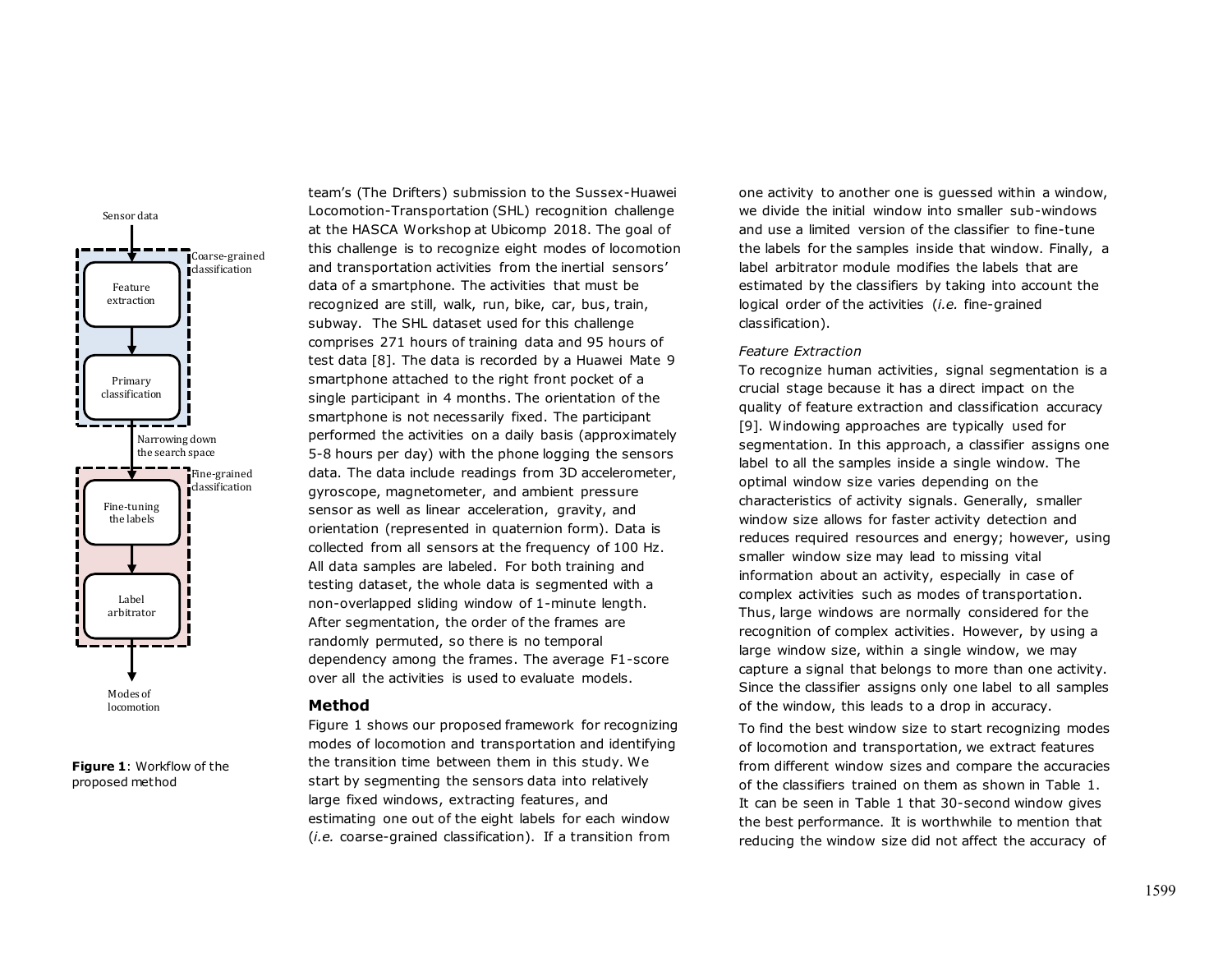| Window size | F1-score |  |  |  |
|-------------|----------|--|--|--|
| 1 minute    | 94.4%    |  |  |  |
| 30 seconds  | 95.56%   |  |  |  |
| 20 seconds  | 94.82 %  |  |  |  |
| 15 seconds  | 95.17 %  |  |  |  |

**Table 1**: Comparing the effect of window size on performance

모.

|                                     | Dimension |
|-------------------------------------|-----------|
| <b>Feature name</b>                 |           |
| Mean                                | 1         |
| Variance                            | 1         |
| Standard deviation                  | 1         |
| Root mean square                    | 1         |
| Mean crossing rate                  | 1         |
| Zero crossing rate                  | 1         |
| Skewness                            | 1         |
| Kurtosis                            | 1         |
| Entropy                             | 1         |
| AR coefficients<br>$($ order 10 $)$ | 10        |
| Integration                         | 1         |
| Signal magnitude<br>area            | 1         |
| Band power                          | 25        |
| Table 2: Features                   |           |

detecting activities such as walking, running, and biking that involve significant movement of human limbs. Reduction in the window size mainly decreased the performance of distinguishing between modes of transportation including bus, car, train, and subway. The process starts by extracting features from 30 second windows as this window size gives the best performance. The data is segmented into 30-second windows with no overlap and features are extracted to train the primary classifier.

Afterward, in case of detecting a probable transition in the activity within a 30-second window, the window is divided into 15-second and 5-second sub-windows and again the same features are extracted to further finetune the labels (see "*Fine-tuning the labels*" section). Table 2 lists the features we used in this study, including the feature name and feature dimension. These are all well-known time-domain features for activity recognition [10]. The features are extracted from each axis of each sensor modality (*i.e.,*  accelerometer, gyroscope, magnetometer, pressure sensor, linear acceleration, gravity, and quaternion) separately. In addition, the same set of features are extracted from the magnitude of each signal to remove the effect of sensor orientation [11]. For every sample, the magnitude is calculated as L2-norm of 3D signal. One challenge is that the modes of transportation including bus, car, train, and subway may have similar patterns of time-domain signals, so they cannot be distinguished by aforementioned features. However, given the SHL dataset, we observed that the amount of vibration could vary among different vehicles, and this can be captured by the frequency components of the acceleration signal as shown in Figure 2. The figure illustrates an example of how the power spectrum of

the magnitude of the acceleration for different modes of transportation varies from each other. Therefore, to distinguish between those activities, we added a complete set of frequency-domain features including the power of the signal lying in different frequency bins. As we observe some high-frequency components in activities such as train and bus, we did not filter the signal since it may cause losing valuable information. We take the power of the signal lying in the ranges 0-1 Hz, 1-2 Hz and so on up to 25 Hz as features. Finally, all the features are normalized to have mean of

zero and standard deviation of one.

*Classification with Deep Neural Network*

Different types of machine learning algorithms have been used for activity recognition, among which neural networks have several interesting properties that motivate us to choose it for the current task. First, the feature selection and classification can be embedded into a single multilayer neural network. Through the training process, the weights of the neurons in the first layers of the network learn to scale the important and informative features and ignore less informative ones. Second, they can estimate the probability of each activity to be true. In fact, to recognize *n* different activities, a neural network has *n* neurons in the very last layer, and each of them corresponds to one activity and outputs the probability of that activity to be true. This property can be leveraged to assess the confidence of the classifier. Third, it is fast and efficient even when working with high dimensional data. Feed-forward neural networks, typically with multiple hidden layers, have been widely used for classification and regression tasks [6, 12]. It has been shown that increasing the number of layers (known as the depth of the network) can significantly increase learnability and decrease the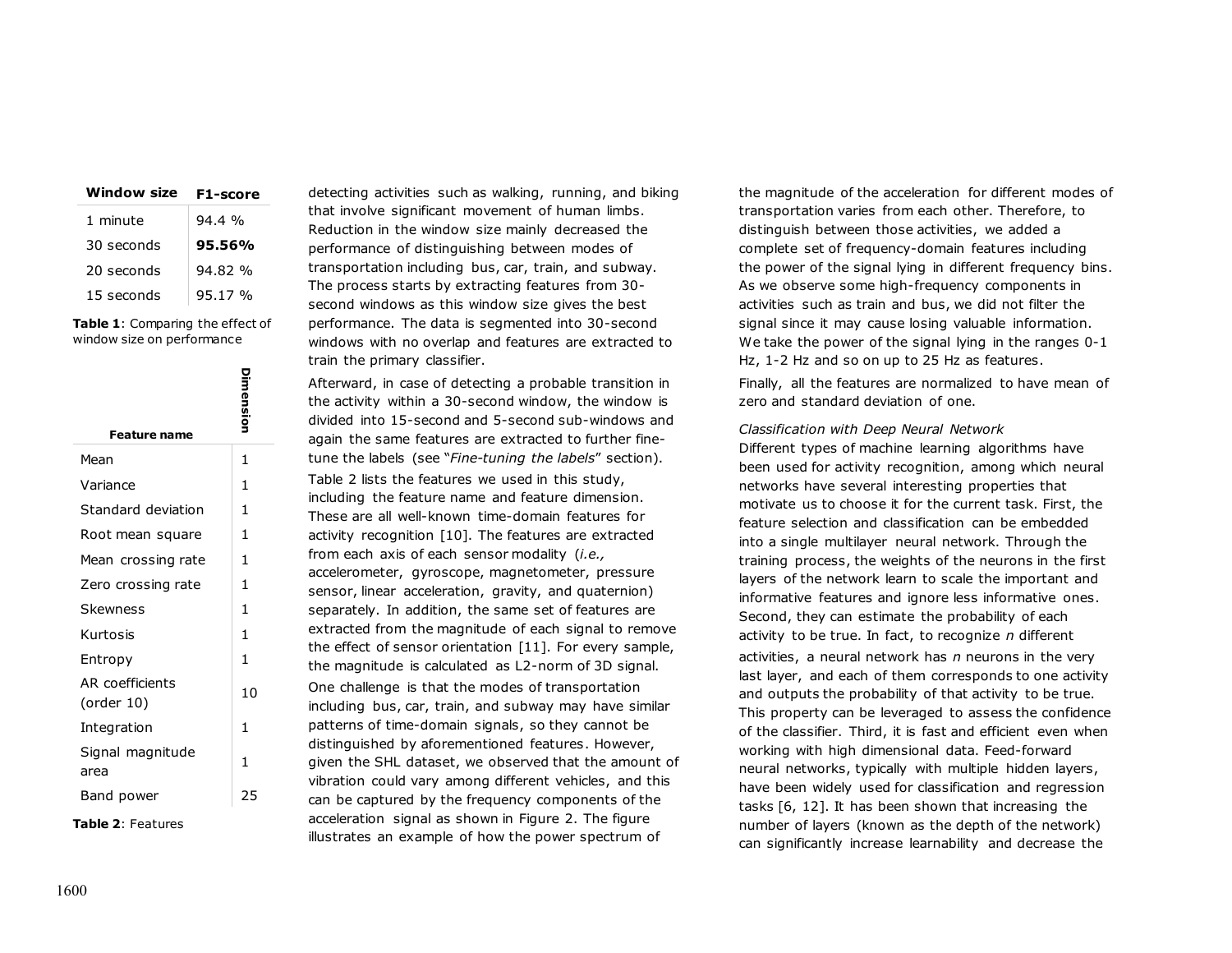

# **Table 3**: Detail of the neural

network



**Figure 2**: Example shows how power spectrum of magnitude of acceleration varies among different modes of motorized transportation

number of required neuron units (*i.e.*, the number of trainable parameters) in each layer [13]. In the current study, we use a deep neural network (DNN) with three fully connected layers and feed the extracted features to this network. The detail of the neural network can be found in Table 3.

The primary classifier (see Figure 1) is supposed to recognize one of 8 modes of locomotion and works with features that are extracted from 30-second windows. In addition to the primary classifier, we train multiple twoclass classifiers to distinguish between every pair of activities. For every possible pair of activities, two twoclass classifiers are trained; one with features that are extracted from 15-second windows and one with features that are extracted from 5-second windows. These classifiers operate when the primary classifier

detects two different labels for two consecutive windows (next subsection). They are useful to capture the moment of transition between the activities more precisely. The intuition behind using two-class classifiers instead of eight-class is the fact that by extracting features from shorter windows, it would be very challenging to distinguish between 8 classes; so the decision made by the primary classifier is used to narrow down the search space for the classifier that works with 15-second and 5-second windows. Twoclass classifiers have the same architecture as the primary classifier (Table 2) but in the last layer they have 2 neurons corresponding to two activities.

The well-known ReLU function is used as the activation function for the first two layers of the neural network in order to fuse the features and pick important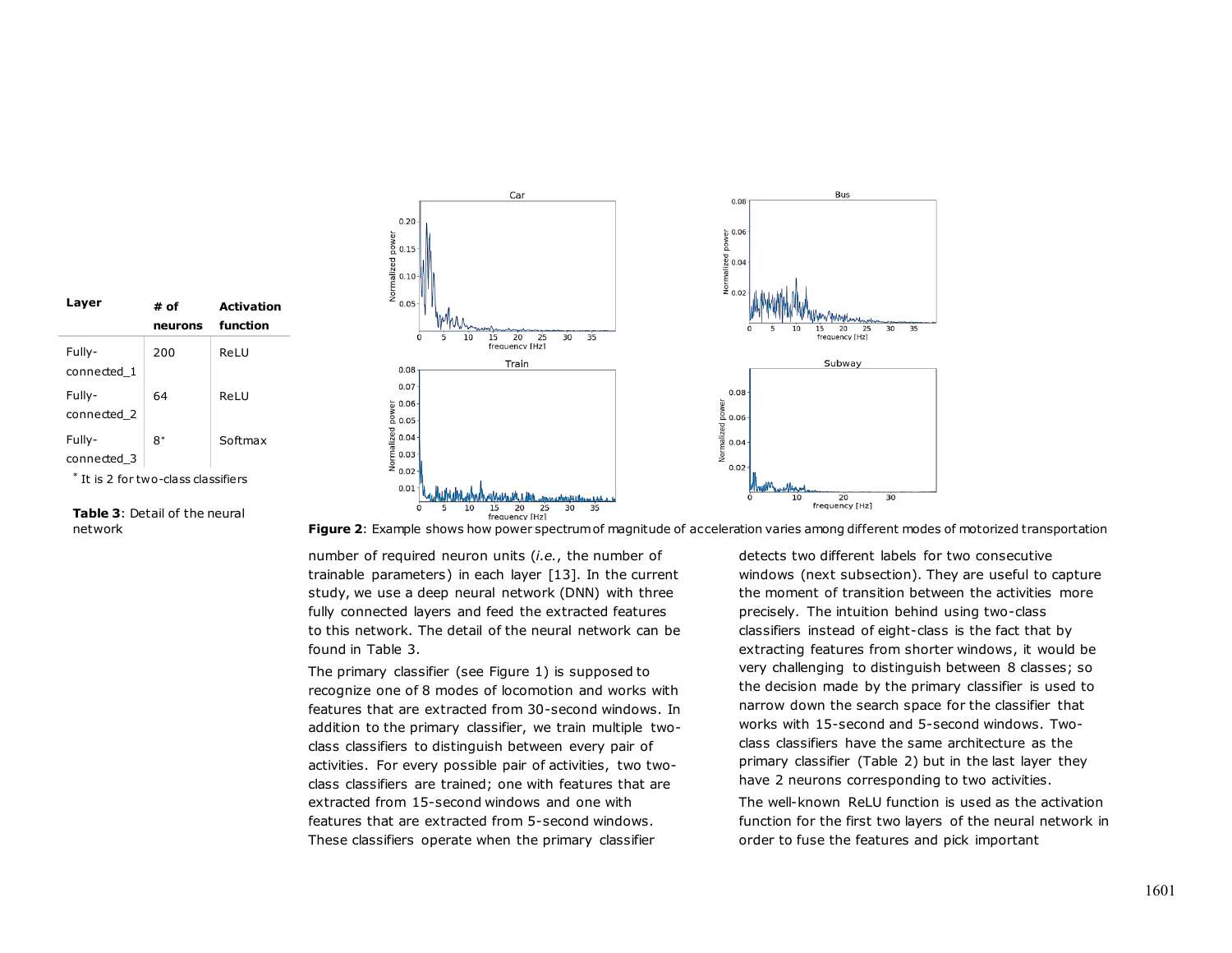

**Figure 3**: Hierarchical segmentation to fine-tune the labels for windows in which the activity change. The two class-classifier only looks for the labels that are initially determined by the primary classifier.

information out of them [14]. The Softmax activation function is used in the last layer of the neural network to perform classification (Equation 1).

$$
f(x_i) = \frac{e^{x_i}}{\sum_{j=1}^{C} e^{x_j}}
$$
 (1)

Equation 1 shows the Softmax where  $x_i$  is the  $i$ <sup>th</sup> input to the function and *C* is the total number of the inputs, which, in the case of classification, is equal to the total number of classes. The output of the Softmax function is a value between 0 and 1 and the total sum of the outputs is equal to 1. The output of this function is equivalent to a categorical probability distribution. In other words, it indicates the probability that any of the classes are true. Dropout technique is also utilized to reduce the chance of overfitting. The key idea of dropout is to randomly deactivate some units (along with their connections) in the neural network during training [15]. This deactivation prevents the units from co-adapting too much and improves generalization because it forces the layers to learn the same concepts

with different neurons. However, during the prediction phase, the dropout layer is deactivated.

#### *Fine-tuning the labels*

Although extracting features from larger windows (30 second in this study) gives better accuracy in recognizing the activities, especially for modes of transportation, it may lead to a higher error for windows that contain more than one activity (*i.e.*, transition from one activity to another). To alleviate this issue and to more accurately label samples near activity transitions, we propose a hierarchical signal segmentation and classification algorithm as shown in Figure 3 that enables a multi-windowing approach for data segmentation.

We divide a one-minute segment of the data into two non-overlapping 30-second segments. It should be mentioned that in the given dataset for this challenge, the whole data is segmented into one-minute windows, and the windows are randomly permuted. As a result, there is no temporal dependency between windows, so one minute is the largest segment of the data we can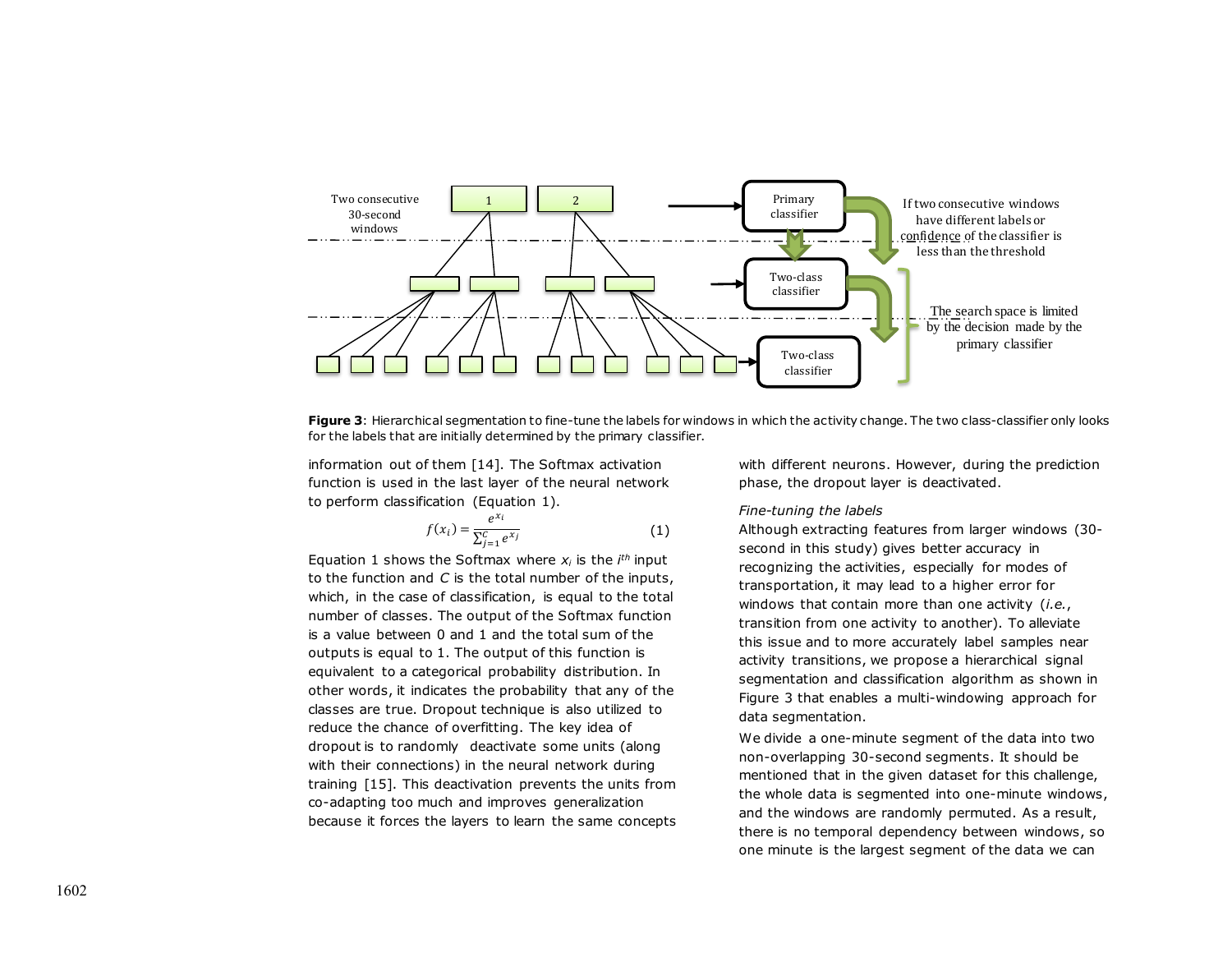work with. The features are extracted from two consecutive 30-second windows and a primary DNN classifier estimates the labels for each window. Based on the labels and the probabilities that are generated by this classifier, a window is suspected to contain a transition from one activity to another in two cases.

1) When the labels of two consecutive segments are not the same.

| Train<br>Car | Train | Train |
|--------------|-------|-------|
|--------------|-------|-------|

**Figure 4**: An example of a misclassification that can be fixed by label arbitrator

|                   | Still | Walk | Run | Bike | Сāг | Bus | Train | Aemqns |
|-------------------|-------|------|-----|------|-----|-----|-------|--------|
| $rac{S}{W}$       |       |      |     |      |     |     |       |        |
|                   |       |      |     |      |     |     |       |        |
| $\overline{R}$    |       |      |     |      |     |     |       |        |
|                   |       |      |     |      |     |     |       |        |
|                   |       |      |     |      |     |     |       |        |
| $rac{B}{C}$<br>Bu |       |      |     |      |     |     |       |        |
|                   |       |      |     |      |     |     |       |        |
| Su                |       |      |     |      |     |     |       |        |

**Figure 5**: Activity transition matrix

2) When the probability of the determined activity is less than a threshold. This threshold is determined based on the dataset in hand to get the best accuracy. In the first case when there is a change from label *A* to *B* for two consecutive windows, the activity might be changed within either of the windows. Thus, 30-second windows are split into two 15-second sub-windows and features are extracted. Each sub-window is then fed to a two-class classifier that is trained and optimized to merely distinguish between the two activities that are initially detected(*i.e., A* and *B*) by the primary classifier. If the detected labels for two consecutive 15-second sub-windows are also different, each of them is split into three 5-second sub-windows and features are extracted and fed to the corresponding two-class classifier to recognize the labels for each of them.

In the second case, when the probability of the detected label is less than a threshold for a window of data, the window may contain signals of two distinct activities, so that the classifier is not confident about its decision. In such case, the 30-second window is again split into two 15-second sub-windows and all possible two-class classifiers, which distinguish between the determined activity (*i.e.,* the output of the primary classifier) and any other activity, are used to find the label for each sub-window. The label that has the highest probability is assigned to the whole subwindow. The threshold for confidence is determined based on the training data to get the best performance, and it was 0.6 in our study.

Finally, if the labels that are estimated for two consecutive 30-second windows agree with each other, that label is assigned to all samples of those windows.

# *Label arbitrator*

To further modify the detected labels, a label arbitrator module is proposed. This module acts when the label detected by a classifier (either of primary or two-class classifiers) changes from one window to the next one. In fact, based on two rules about possible transitions between different activities, this module can modify certain misclassifications. The first rule, which is a general rule, says that one mode of locomotion or transportation cannot happen in the middle of another one. Figure 4 shows an example of such misclassification that may happen due to detecting labels separately for each segment. In this example, the second segment is misclassified because it may have a signal similar to the train activity. In this case, the label arbitrator replaces the label of the middle segment with its neighbors' label. The second rule is data-specific. Based on the training data we create a label transition matrix that shows the possible transitions between activities (Figure 5). In Figure 5, the element at row *i* and column *j* is green if a transition from activity of *i th* row to activity of *j th* column is possible and is red otherwise. As Figure 5 shows, a transition from activity train to the subway is impossible. Thus, if the classifier detects such a transition due to misclassification, the label arbitrator detects that as an invalid case. In this situation, the label with higher probability wins, and it is assigned to the whole window.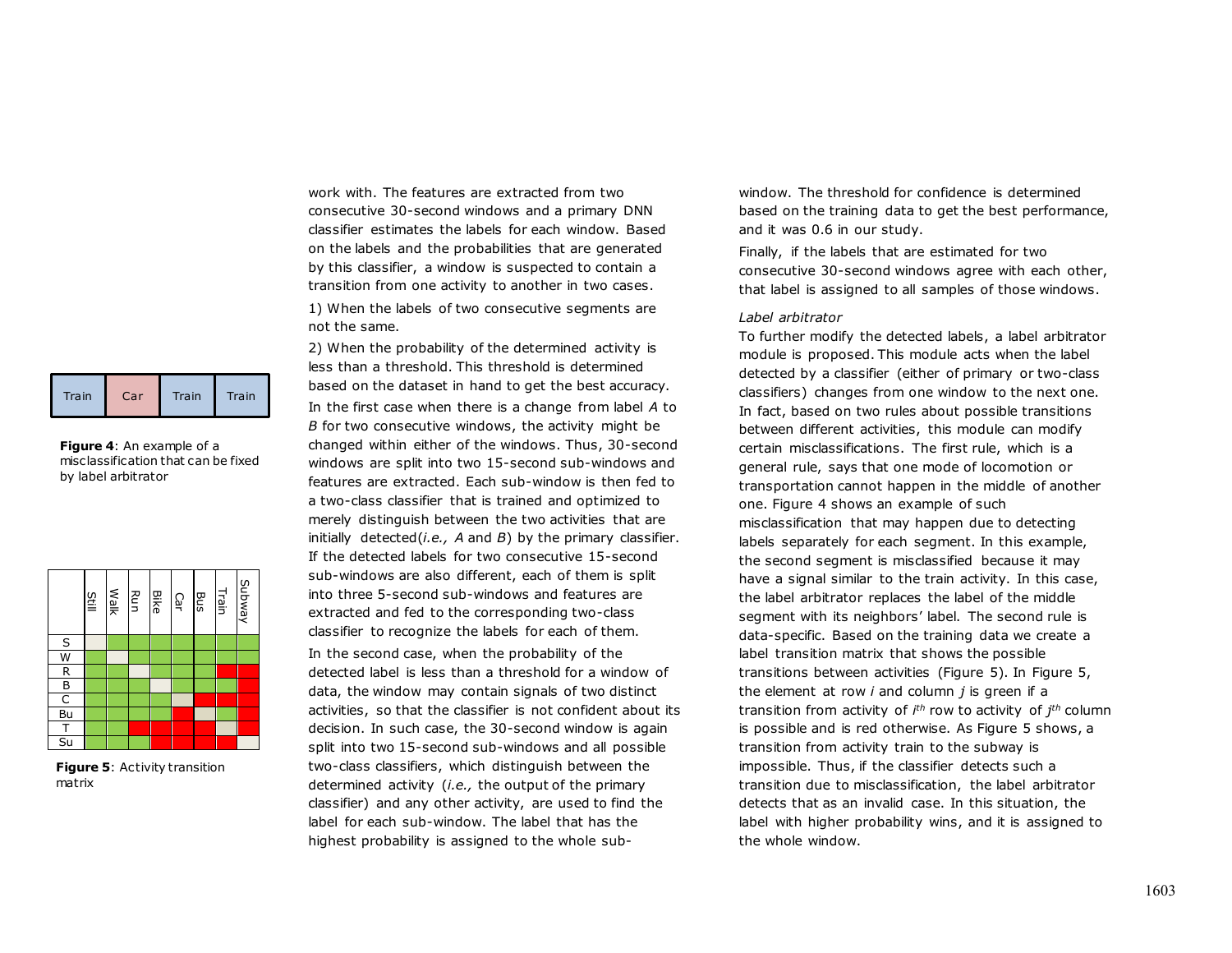|                                                                | F1-<br>score |
|----------------------------------------------------------------|--------------|
| DNN with only 30-<br>second windows                            | 95.56        |
| $DNN + Multi-$<br>window<br>segmentation                       | 96.71%       |
| $DNN + Multi-$<br>window<br>segmentation +<br>label arbitrator | 97.68<br>%   |

**Table 4**: Results of the proposed method and comparing with using fixed windows for feature extraction

# **Results**

The SHL training dataset published by the competition committee is used to train and evaluate the model. This is 271 hours of data collected by a Huawei Mate 9 smartphone placed in the right front pocket of a single participant while he performed eight locomotion and transportation activities including still, walk, run, bike, car, bus, train, subway. To assess the performance of the proposed method, we randomly divide the SHL training dataset into 70% for training the model and 30% for testing its performance. The training data is used to train the primary classifier as well as all twoclass classifiers and the transition matrix. Precision and average F1-score metrics are used to evaluate the performance of the classification.

Table 4 shows the results of the cross-validation of the proposed method in comparison with using only fixed 30-second windows for classification. In fact, the first row of the Table 4 shows the result of using a single window size for classification without modifying the labels with dividing approach and label arbitrator. As the table shows, our approach improves the performance by around 2% compared to the simple classifier that uses a single size window for data segmentation. This improvement is associated with two factors. First, by splitting large windows into smaller ones, we can capture the moment of transition between the activities more precisely. This helps to obtain more accurate labels for windows that contain more than one activity; and second, the label arbitrator fixes certain types of misclassifications.

Table 5 shows the confusion matrix of the proposed method. In the table each column corresponds to the true label and each row corresponds to the estimated label. As can be seen in Table 5, most of the

|             | Still | Walk | Run      | Bike | Ğ    | Bus  | Train | Sub<br>Nay |
|-------------|-------|------|----------|------|------|------|-------|------------|
| Still       | 96.9  | 0.89 | $\Omega$ | 0.17 | 0.31 | 0.65 | 1.87  | 1.19       |
| Walk        | 0.74  | 98.3 | 0.24     | 0.19 | 0.18 | 0.22 | 0.23  | 0.29       |
| Run         | 0.11  | 0.03 | 98.9     | 0.18 | 0    | 0.42 | 0     | 0          |
| <b>Bike</b> | 0.18  | 0.28 | 0.01     | 99.3 | 0.04 | 0.02 | 0.07  | 0          |
| Car         | 0.14  | 0.02 | 0.09     | 0.01 | 99.1 | 0.55 | 0.08  | $\Omega$   |
| Bus         | 0.25  | 0.18 | 0        | 0    | 0.45 | 97.4 | 0.03  | 0          |
| Train       | 0.5   | 0    | 0        | 0.09 | 0    | 0.34 | 94.9  | 0.74       |
| Sub<br>way  | 1.29  | 0.39 | 0        | 0    | 0    | 0.31 | 3.39  | 97.5       |

**Table 5**: Confusion matrix of the proposed method (in percent)

misclassifications occur between the train and subway classes because they have similar signals.

# *Computational Resources*

A high-performance computing server with 8-core Broadwell processors running at 2.4 GHz and 30G RAM is used for extracting the features. The Keras library with TensorFlow backend running on an NVIDIA GeForce GTX 950M GPU is used to train the classifiers. The size of the trained classifiers including the primary classifier and all two-class classifiers is 83.9 MB if it is saved on a hard disc. It takes about an hour to train the whole model for around 190 hours of data.

# **Conclusion**

We proposed a hierarchical framework to recognize modes of locomotion and transportation using data from smartphone sensors. The proposed method can